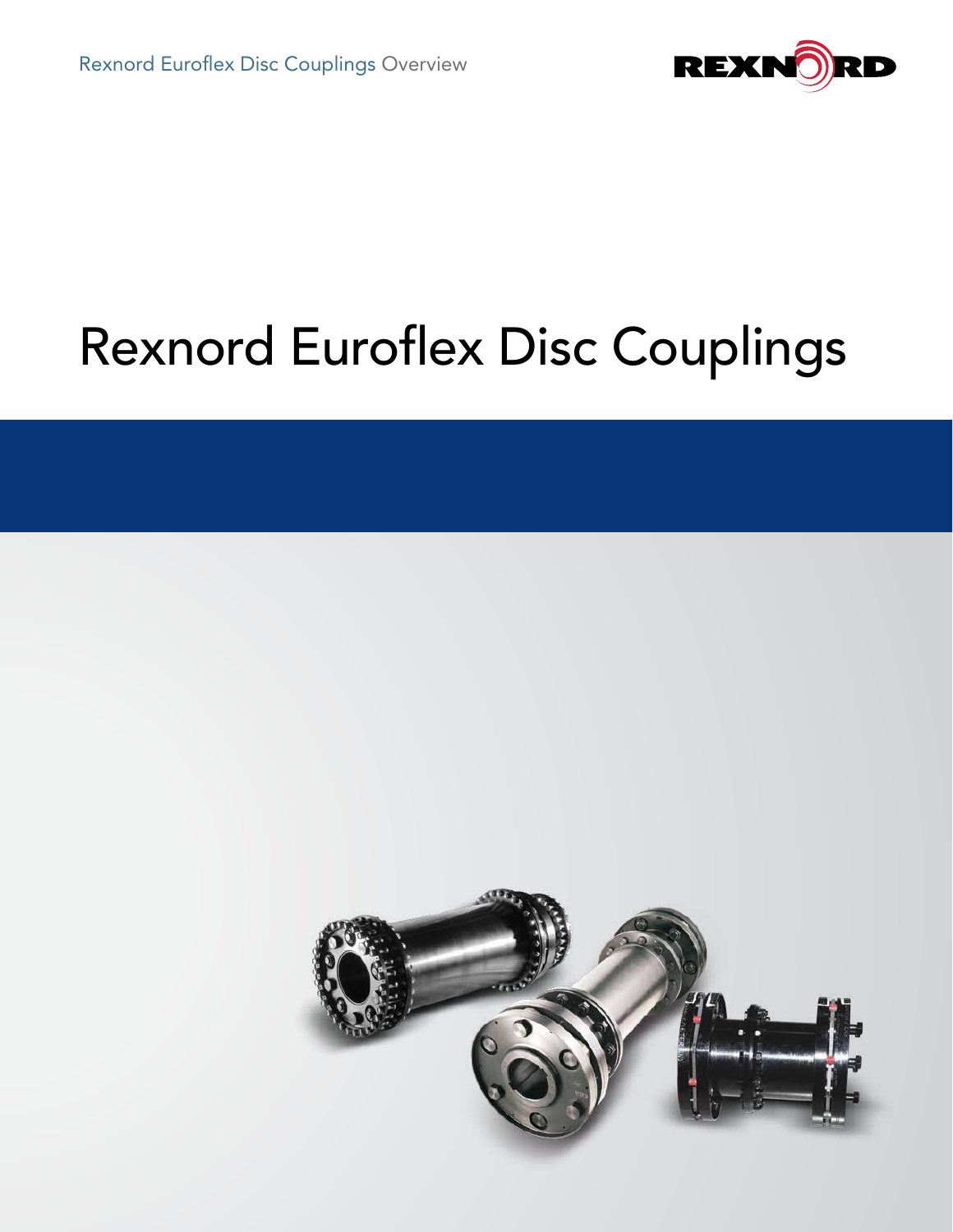

## Rexnord Euroflex Disc Couplings — Optimized and Engineered for Your Applications

As part of the Rexnord Coupling portfolio, high-performance Rexnord Euroflex™ Disc Couplings are uniquely designed and manufactured for each and every application they encounter in the energy industry. Whether for a gas turbine driving a power generator on an offshore drilling platform, a steam turbine driving a centrifugal gas compressor in a refinery, or a motor driving a boiler feedwater pump in a thermal power plant, customers can trust their Rexnord Euroflex Disc Couplings have been optimized to ensure reliable operation for the lifetime of the drive train when connecting their critical rotating equipment.

#### Applications for the energy industry:

- Gas turbine drivers coupled to power generators and compressors
- Steam turbine and motor drivers coupled to gearboxes and pumps
- Turbo expanders coupled to power generators
- Motors coupled to variable speed planetary gearboxes, boiler feedwater pumps, booster pumps, induced draft, forced draft and cooling tower fans, and compressors
- Hydraulic couplings coupled to boiler feedwater pumps
- Steam turbine drivers coupled to power generators, blowers and compressors
- Gearboxes coupled to power generators and blowers
- Gas turbine, steam turbine and motor drivers coupled to dynamometers (high-speed and hightorque test benches)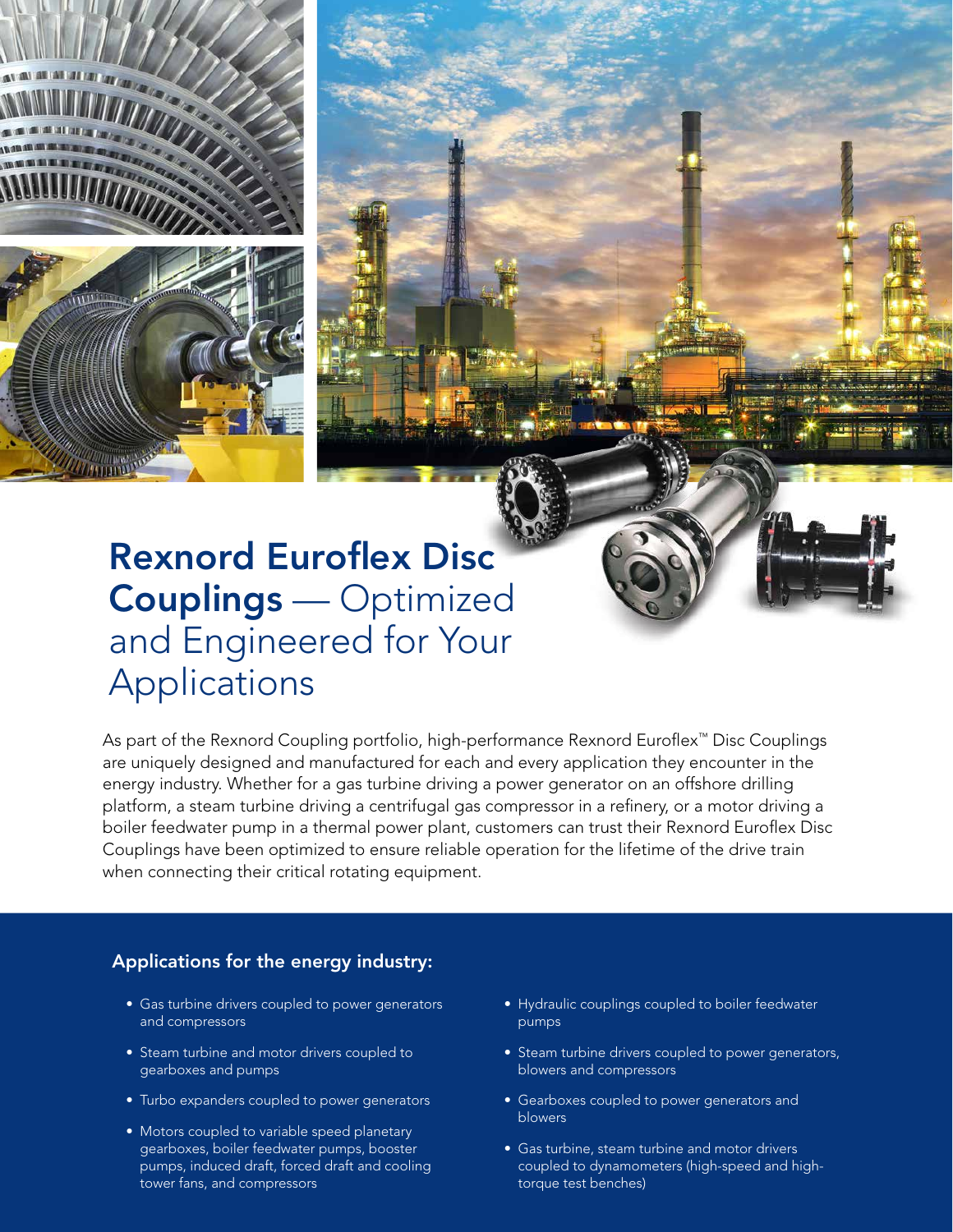## Choose Rexnord Euroflex Disc Couplings

#### Customized and optimized for your application

Unlike a traditional engineered to order (ETO) disc coupling selected from standard sizes, each Rexnord Euroflex Disc Coupling is custom designed and individually produced through a highly efficient, industry-leading engineering and manufacturing process. The result is a true engineered and optimized coupling. The advantage to the customer is they receive a high-performance coupling that is competitive in design with traditional coupling suppliers, and provides an economical solution. By adhering to strict guidelines that specify the components of the coupling, including hardware and disc packs, each Rexnord Euroflex Disc Coupling is customized to fit each customer's application. Our coupling designs are not constrained by a fixed bolt circle diameter or a set number of bolts. This allows Rexnord to truly optimize the coupling for the application.

#### Highly engineered designs and custom configurations

Ideal for applications with higher-than-normal speed requirements and misalignment needs, Rexnord Euroflex Disc Couplings can be designed to meet weight restrictions and alignment conditions. This is accomplished by incorporating multiple engineered solutions, such as the use of titanium, steel, composite and aluminum materials, and the incorporation of additional flexible disc membranes. Reduced moment configurations, torsional tuning, composite center members, high-misalignment designs, and more, are also available.



#### In-house manufacturing of disc pack and hardware

The disc packs and assembly hardware of all Rexnord Euroflex Disc Couplings are designed and manufactured in-house, contributing to our industry-leading turnaround times in quoting, designing and manufacturing.

#### Superior quality controls

Certified to ISO 9001-2008 and supported by our highly-controlled quality management system, each critical dimension of a Rexnord Euroflex Disc Coupling is thoroughly checked before it's shipped to the customer. Additionally, we work with reputable third party inspection agencies when required, including the American Bureau of Shipping (ABS), American Petroleum Institute (API), Bureau Veritas Group, DNV Business Assurance, Lloyd's Register Quality Assurance (LRQA) and TÜV SÜD America Product Service.



#### Features and benefits that help promote uptime:

- Designed and manufactured to meet the specific requirements of the application
- Optimized disc coupling design for high-speed and turbine-driven applications
- Rapid response turnaround and quote generation within 24 to 48 hours
- Low-mass and reduced moment coupling designs for high torque and speed capacities
- Capable of producing couplings with peak torque capacities greater than 17 million in-lbs (2,000,000 Nm)
- Capable of manufacturing couplings for rotating shaft speeds in excess of 30,000 rpm
- Highly engineered disc coupling components, including bolts and disc packs
- Torsionally tuned coupling center member tubes for specific drive train operating conditions
- Close partnership with industry-leading torque measuring and monitoring manufacturers
- Ability to transmit over 120,000 horsepower (90 megawatts)
- Designs that meet API 671, ISO 10441, ATEX, DNV, ABS, and other specifications
- Manufacturing facility certified to ISO 9001-2008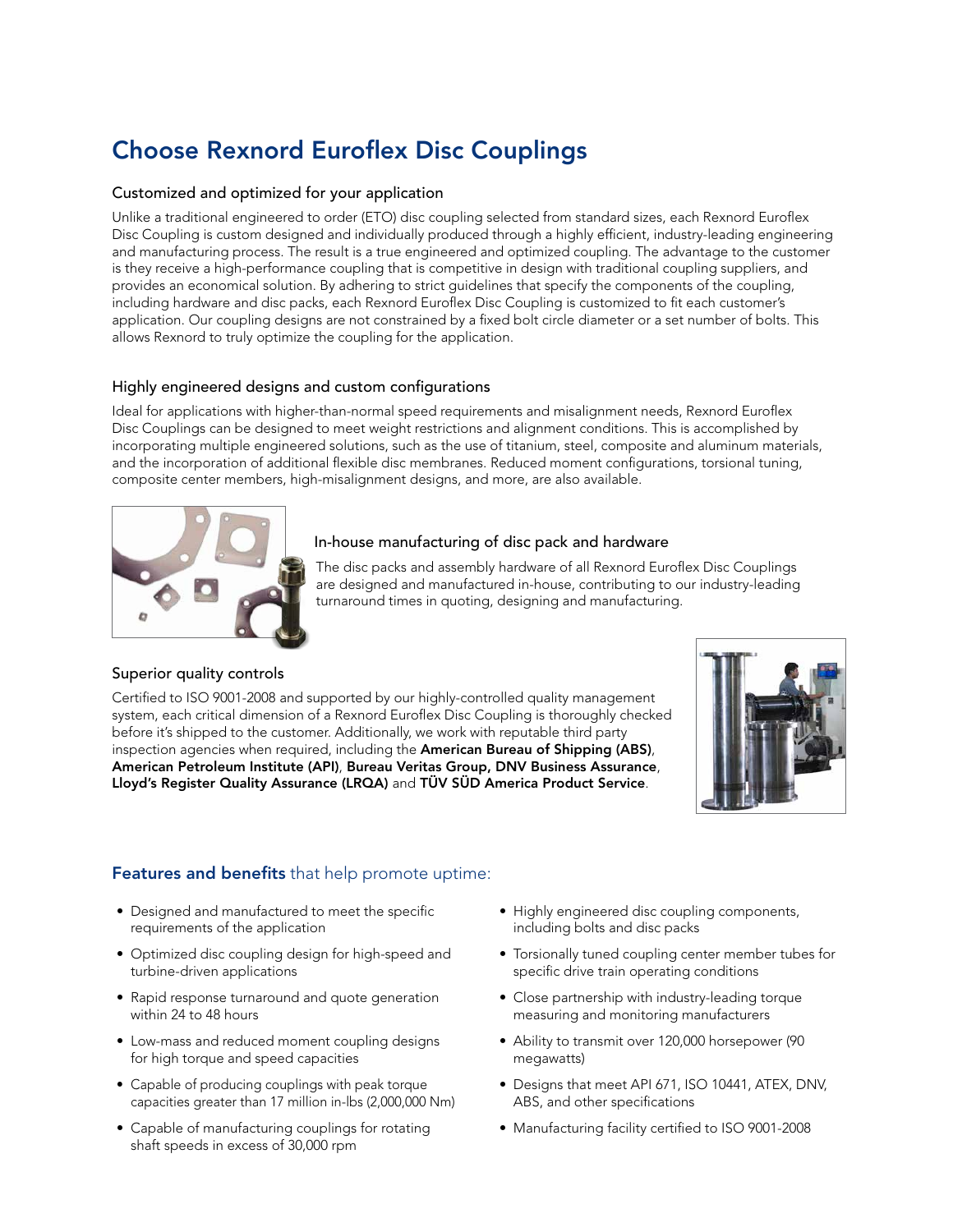

## Rexnord Euroflex Disc Couplings for your application

You'll find Rexnord Euroflex Disc Couplings in gas and steam turbine-driven, high-speed motordriven, gas compression and test bench applications. See more information below on these types of applications and real examples from our customers.



#### Gas and steam turbine-driven applications

Ideal for your power generation needs, whether for a facility power plant or a generator powering an offshore rig. Our couplings handle higher misalignment capacities and higher torques than most competitoroffered disc couplings.

#### Gas compression applications

Designed for sophisticated centrifugal, axial, reciprocating and turbo compressors used in catalytic cracking, delayed coking, hydrocracking and reforming applications while fully complying with energy industry standards, such as API and ISO.

#### Test bench applications

Designed for high-performance and high-speed test bench applications. These no-backlash, high-quality couplings are ideal for the high-accuracy measurements required in a test bench environment.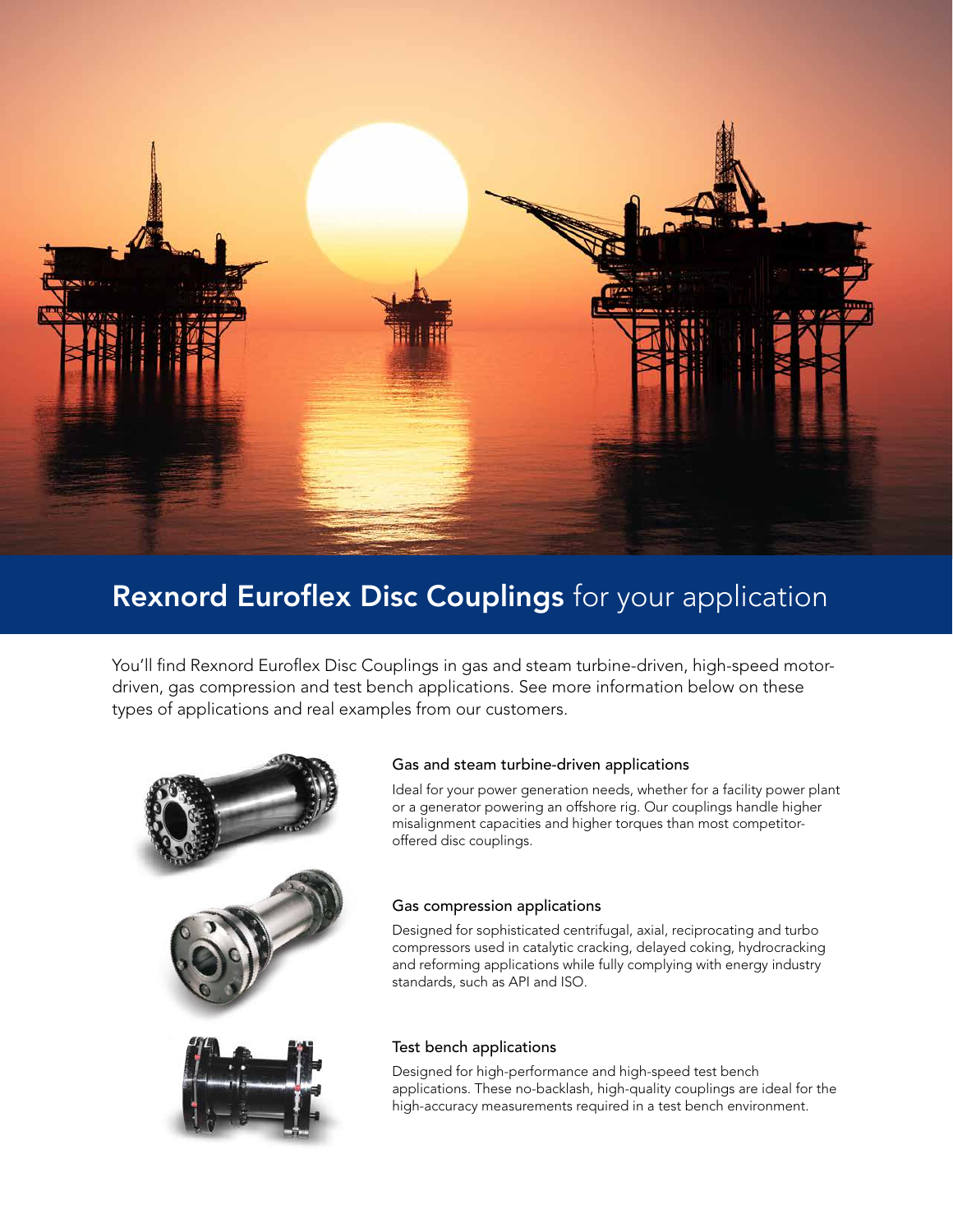#### A look at our **optimized solutions for customer applications**

Rexnord Euroflex Disc Couplings are ideal for your power generation and high-speed compressor needs, providing higher misalignment capacities and higher torque ratings. See examples of optimized customer applications below.





#### Gas turbine applications

We have extensive experience designing couplings for gas turbine applications with couplings approved for numerous original equipment manufacturer (OEM) customer frames, including:

- Fertilizer plant: gas turbine to compressor, 23,767 hp (17,730 kW) at 10,973 rpm
- Floating production, storage and off-loading (FPSO) ship: gas turbine to generator, 30,161 hp (22,500 kW) at 13,192 rpm
- Liquefied natural gas (LNG) upstream facility: gas turbine to gearbox, 18,633 hp (13,900 kW) at 9,500 rpm

#### Steam turbine-driven applications

- Pipeline: steam turbine to generator, 160,858 hp (120,000 kW) at 3,000 rpm
- Petrochemical refinery: steam turbine to compressor, 69,705 hp (52,000 kW) at 3,021 rpm
- FPSO ship: steam turbine to compressor, 10,295 hp (7,680 kW) at 12,075 rpm

#### Compressor applications

- Pipeline compressor: gas turbine to compressor, 38,874 hp (29,000 kW) at 7,700 rpm
- Purified Terephthalic Acid (PTA) plant: steam turbine to compressor, 71,662 hp (53,460 kW) at 3,021 rpm
- LNG ship: gearbox to compressor, 22,015 hp (16,423 kW) at 8,242 rpm

#### Test bench applications

- Turbine to gearbox: 670 hp (500 kW) at 50,000 rpm with an overall length of 10.40 inches (264 mm)
- Turbine to gearbox: 536 hp (400 kW) at 45,000 rpm with an overall length of 4.72 inches (120 mm)
- Race car: 2,681 hp (2,000 kW) at 28,000 rpm; combination of titanium, aluminum and alloy steel to meet the weight requirements of 9.25 pounds (4.2 kg), over 50 percent lighter than a traditional test bench coupling

#### Additional expertise: turbomachinery capabilities

In addition to Rexnord Euroflex Disc Couplings, we offer customers additional high-precision manufactured turbomachinery components, including rotors, compressor blades, impellors, pinions, and bull gears. With installations around the world, Rexnord understands critical turbomachinery applications and offers the components needed to keep energy industry facilities operating continuously year-round, no matter the conditions.





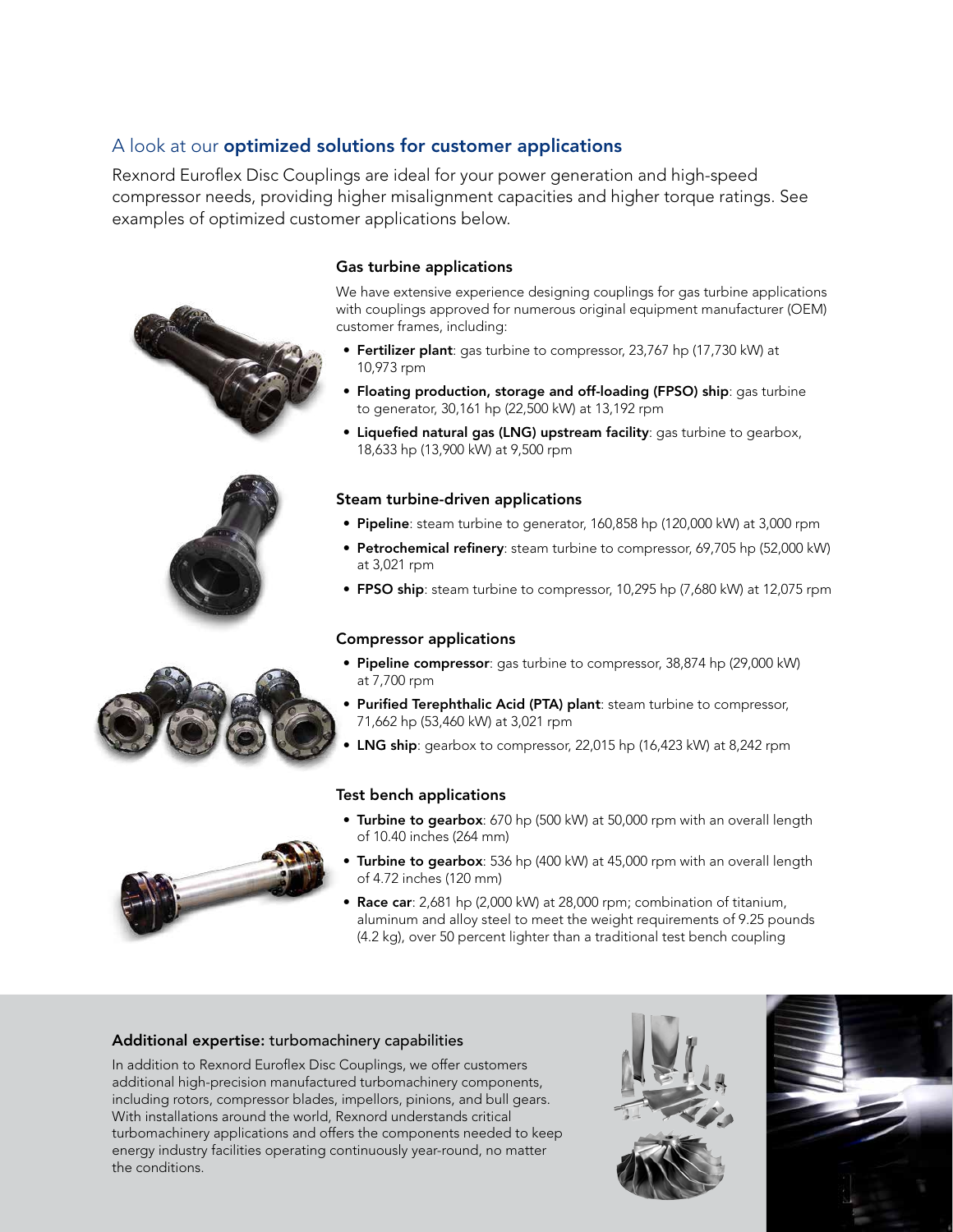

#### Count on Rexnord to support you from specification to post installation for your Rexnord Euroflex Disc Coupling.

Do you have a breakdown or emergency situation forcing you to shut down your critical drive train? Is the coupling the problem and you can't get the answers or solutions you need? Call Rexnord. View the example below to see how Rexnord supports customers in emergency situations.

#### Urgent customer example:

Rexnord received a call from a large refinery customer in a breakdown situation that had a different coupling manufacturer's coupling installed. The customer couldn't accept the lead time quoted by the other manufacturer. As a result, the customer turned to Rexnord and we were able to engineer an interchange, and deliver a Rexnord Euroflex Disc Coupling within 48 hours.

### Rexnord Euroflex Disc Couplings Frequently Asked Questions

#### Are Rexnord Euroflex Disc Couplings offered and serviced globally?

Yes, they are offered to customers around the world. Additionally, we have global service and technical support capabilities.

#### What sizes are available?

Because we design and manufacture couplings to best meet the requirements of the application, there are theoretically no restrictions to the size of the coupling.

#### How long have Rexnord Euroflex Disc Couplings been on the market?

More than 75 years.

#### Why do Rexnord Euroflex Disc Couplings stand out above the competition?

We provide a unique ability to provide a highly engineered solution designed to meet the specific application requirements with best-in-class turnaround times and customer value.

#### How can I order?

Contact your local Rexnord representative or contact Rexnord at highperformance@rexnord.com for support.

#### Why don't Rexnord Euroflex Disc Couplings use scalloped disc packs?

The Rexnord Euroflex Disc Pack is designed and optimized for engineered solutions as well as providing the greatest strength and torque transmission for highperformance applications in the industry. This allows us infinite flexibility in our design, providing the quickest turnaround and most optimization for our customers.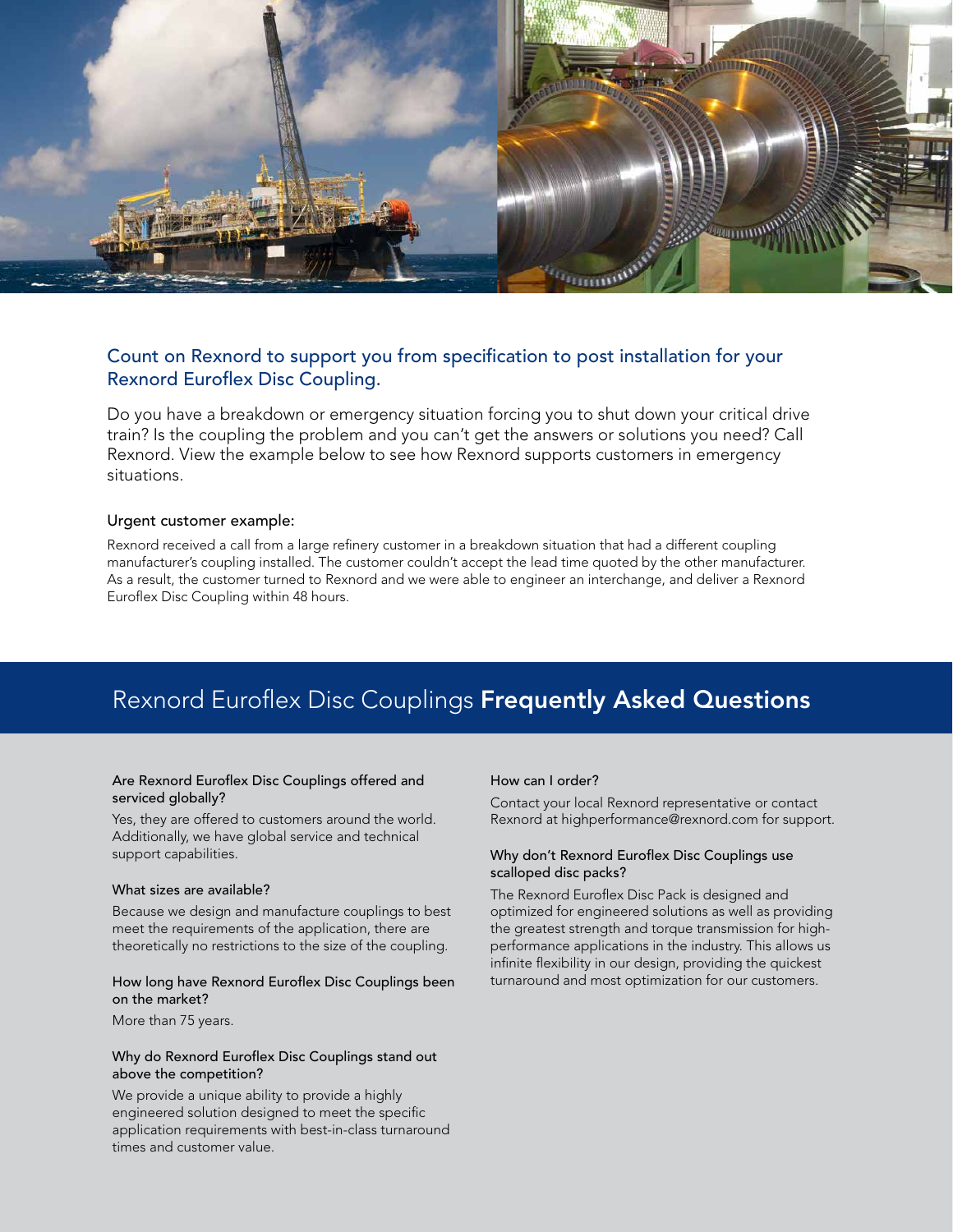## The complete **Rexnord Disc Coupling offering**

The Rexnord Disc Coupling portfolio provides customers with a range of solutions to choose from for any specific application, including low or high speeds, torques or misalignments. With four disc coupling product lines, we ensure an optimized solution for your specific need.



#### Rexnord Euroflex Disc Couplings:

- High-torque and high-speed capabilities with low mass
- Engineered and made-to-order, optimized for the application
- Best-in-class customer value and lowest total cost of ownership
- In-house manufacturing of hardware
- Disc packs designed and manufactured per order
- Can meet API 671 and ISO 10441 specifications as required, ISO 9001-2008- and ATEX-certified



#### Rexnord Addax® Composite Disc Couplings:

- Niche applications of long-span fans in cooling towers, and longspan vertical pumps
- Composite and lightweight
- Corrosion-resistant
- Torsional dampening and tuning capability
- ATEX-certified



#### Rexnord Thomas® Disc Couplings:

- Low-torque and low-speed capabilities
- Standard stock components
- Configured to order
- Standard stocked hardware
- Flywheel adapters for reciprocating gas compressor applications
- Modularized components
- Can meet API 610 and API 671 specifications as required, ATEXcertified



#### Rexnord Modulflex® Disc Couplings:

- Niche applications of high-shock load presses, engine-driven reversing loads and marine propulsion drives
- Standard disc modules
- Interference fit bolts
- Modular design configured to order
- ABS-, DNV-, and ATEX-certified

#### Solutions for your specific speed and power needs.

#### High Speed



Low Speed

Rexnord Addax Composite Disc Couplings and Rexnord Modulflex Disc Couplings are designed for niche applications. Learn more by reading the

To learn more about Rexnord Euroflex Disc Couplings and how Rexnord can support your application, contact your local Rexnord representative, or email us at highperformance@rexnord.com

> All other inquiries: 866-REXNORD/866-739-6673 (toll-free within the U.S.) or 414-643-2366 (outside the U.S.)